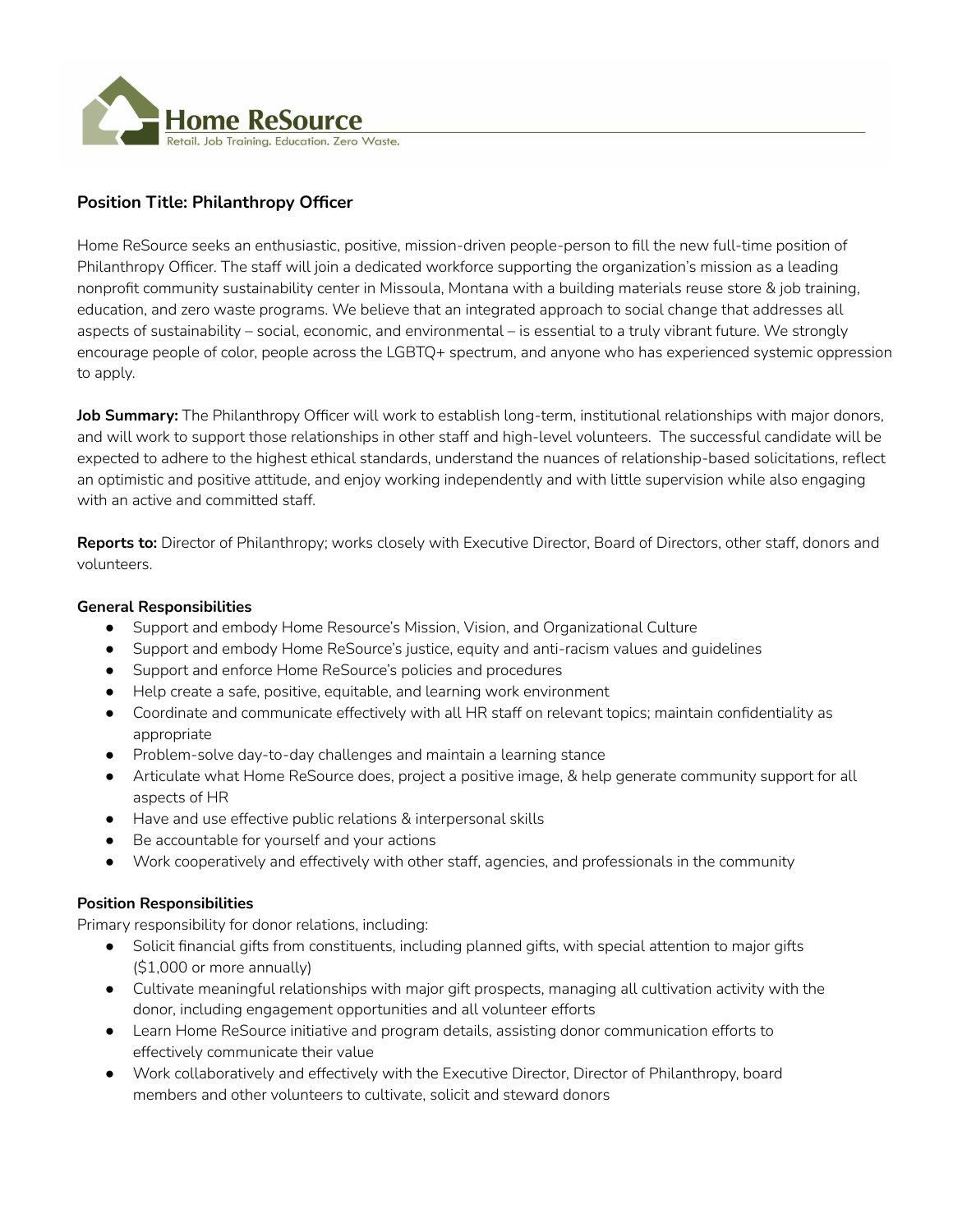

- Monitor all prospect contacts to ensure positive and purposeful prospect and donor relations
- Document interactions with prospects and volunteers
- Meet monthly activity goals, tracking successful contacts and meaningful interactions (moves) with prospects
- Participate in all aspects of the donor engagement cycle:
	- Initiate contacts with potential major gift donors
	- Qualify contacts as prospects for cultivation
	- Develop appropriate cultivation strategies for them, including working with volunteers
	- Move potential donors in an appropriate and timely fashion toward solicitation and closure
	- Coordinate solicitations with volunteers
	- Make solicitations when appropriate
	- Maintain and monitor stewardship activity with donors

## **Skills required**

- Leadership and interpersonal skills, ability to positively and respectfully communicate with all people
- Able to problem solve using team-building and conflict resolution skills

#### **Essential Functions**

- Excellent verbal and written communication skills and ability to speak on behalf of the organization
- Ability to work 40hrs/week in a fast-paced environment and be adaptable to rapidly changing circumstances
- Know & implement Home ReSource policies and procedures, including store SOPs

## **Benefits**

Generous paid vacation and holidays, paid family medical leave time, dental & vision insurance, additional wellness benefits, simple IRA Match or HSA Contribution, sustainable commuter benefit, store discount, up to 12 paid community volunteer hours per year, staff appreciation activities, and meals, chance to work with great people in values-based, triple-bottom-line business that works to reduce waste and build community, consideration for advancement into new positions in our growing green business, and more.

Hours, Pay - 40 hrs/week. \$50,000 to \$55,000

## **Minimum Qualifications**

- Computer proficiency using Windows-based software (Word, Excel, Email, and Internet)
- Non-profit or relationship-based sales experience in a work or volunteer setting required.

## **Preferred Qualifications**

- 2+ years of non-profit, sales and or donor cultivation experience
- Ability to work with a variety of individuals of diverse ages, backgrounds, and abilities effectively and respectfully
- Demonstrated attention to detail and the ability to efficiently juggle the many priorities of a multi-faceted job
- Optimistic and team-oriented; works cooperatively and effectively with staff, businesses, and professionals in the community
- Experience with donor/customer relationship management (CRM) database solutions
- Experience with or knowledge of planned gift options
- Demonstrated commitment to the core sustainability principles of Home ReSource